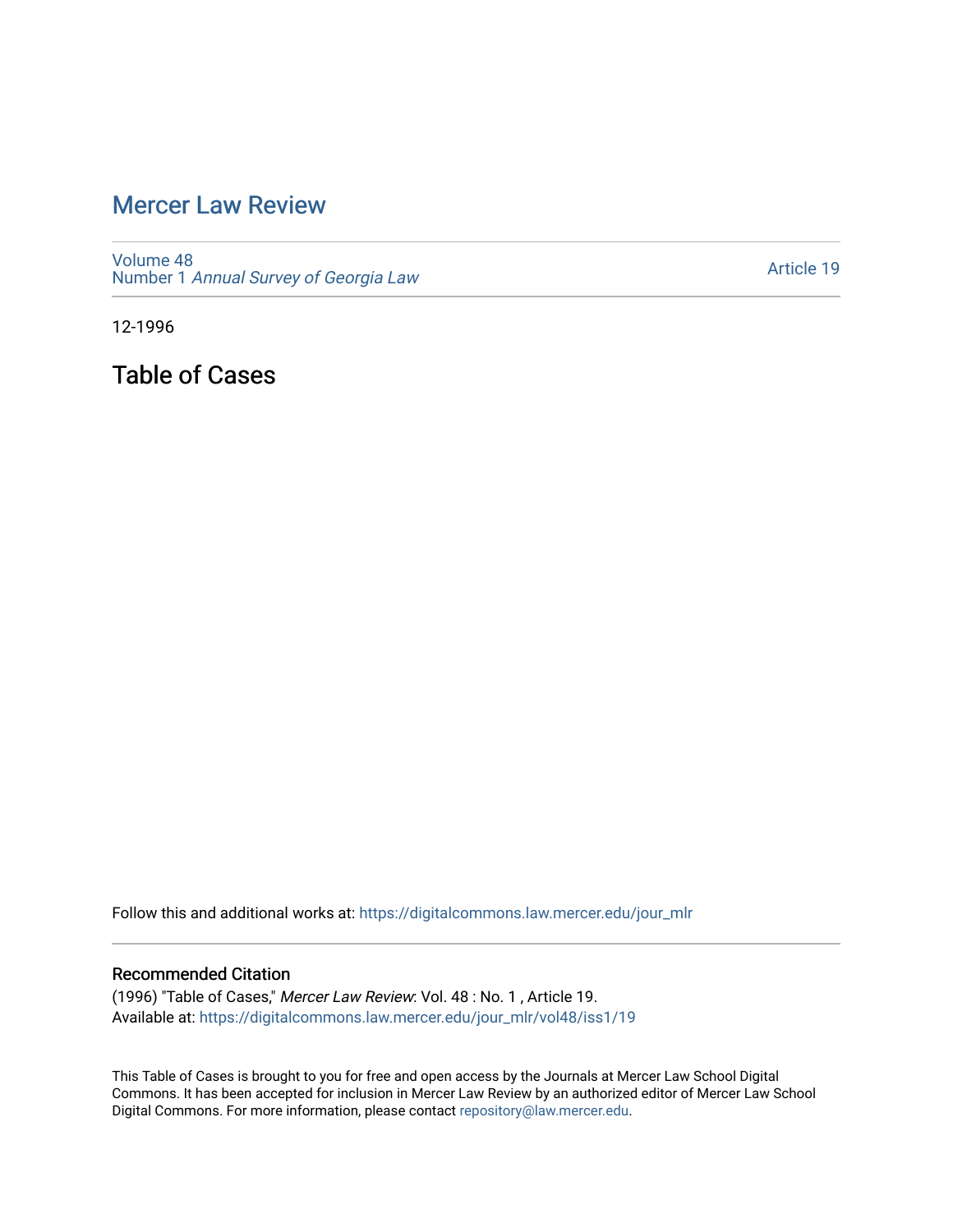## **TABLE OF CASES**

Abernathy v. State, **310 AC** Corp. v. Myree, **532** Adams v. State, **328, 355** Adivari v. Sears, Roebuck **&** Co., **597** Aetna Casualty **&** Surety Co. v. Davis, **72, 78** Aguilar v. **F.D.I.C., 158** Alford v. Emory University, **579** Allen v. Caldwell, 405, 546, 547 Alltrade, Inc. v. McDonald, **177** Altermatts Painting **v.** Subsequent Injury Trust Fund, **612** Ameritrust Co., N.A. v. White, **132** Andrews v. Whitaker, **320** Andrews v. Wilbanks, **572** Armstrong v. Roberts, 460 Armstrong Transfer **&** Storage Co. v. Mann Construction, Inc., 200, **203,** 211, **512** Asberry v. State, **258** Asplundh Tree Expert Co. v. Gibson, **609** Atlanta Journal **&** Constitution v. City of Brunswick, 429 Atlantic Container Services v. Godbee, **610** Atlantic States Construction Co. *v.* Beavers, **60** Austin v. United States, 234 Auto Alignment Services, Inc. **v.** Bray, **182** B **& D** Fabricators v. D.H. Blair Investment Banking Corp., **519** Baby Days, Inc. **v.** Bank of Adairsville, 482 Bailey v. State, **298** Baldwin v. Baldwin, **315** Ballard v. Warren, **335** Banks v. ICI Americas, Inc., **507** Baranco, Inc. v. Bradshaw, **512** Barnes v. City of Atlanta Police Department, 604 Barnes v. Justis, **317** Barnes v. Whatley, 476 Batson v. Kentucky, **226, 301** Baxter v. Cohen, **563** Baynes v. Baynes, **566** Benton v. State, 334 Bishop v. Kenny, **571** Bishop v. State, **288**

Bitterman v. Atkins, 447 Black v. Graham, **116** Bland v. State, **252** Board of Education of Appling County v. Hunter, 457 Boomershine Pontiac-GMC Truck, Inc. v. Globe Indemnity Co., **379** Bowers v. Fulton County, **487** Bragg v. State, **251** Brewton v. State, 248 Bright v. Nimmo, **68,** 71, **587** Bright v. State, **310** Brinson v. Martin, **528** Brooks v. Clayton County Board of Commissioners, 436 Brooks v. Young, 524 Brown v. Enstar Group, Inc., **150** Brown v. Middle Georgia Hospital, 407 Brown v. Scott, 435 Brown v. State, **355** Brown v. Weller, **503** Bryant v. State, 418 Bundrage v. State, 347 Business Guides v. Chromatic Communications Enterprises, 12 Byrd v. Dauis, **560** C & S/Sovran Corp. v. First Federal Savings Bank of Brunswick, 124 C.W. Matthews Contracting Co. v. Barnett, **530** C.W. Matthews Contracting Co. v. Collins, 442 Campbell v. State, 343 Cannon v. Street, **339** Capers v. State, 415 Capital Atlanta, Inc. **v.** Carroll, 604 Cardin v. Outdoor East, 464 Carney v. **JDN** Construction Co., **526, 527** Carragher v. Harman, **399** Carranza v. State, **277** Carroll v. Rock, 514 Carter v. Bennett, **369** Celtic Life Insurance Co. v. Monroe, **378** Chambers v. Peach County, 439 Chandler v. State, **333**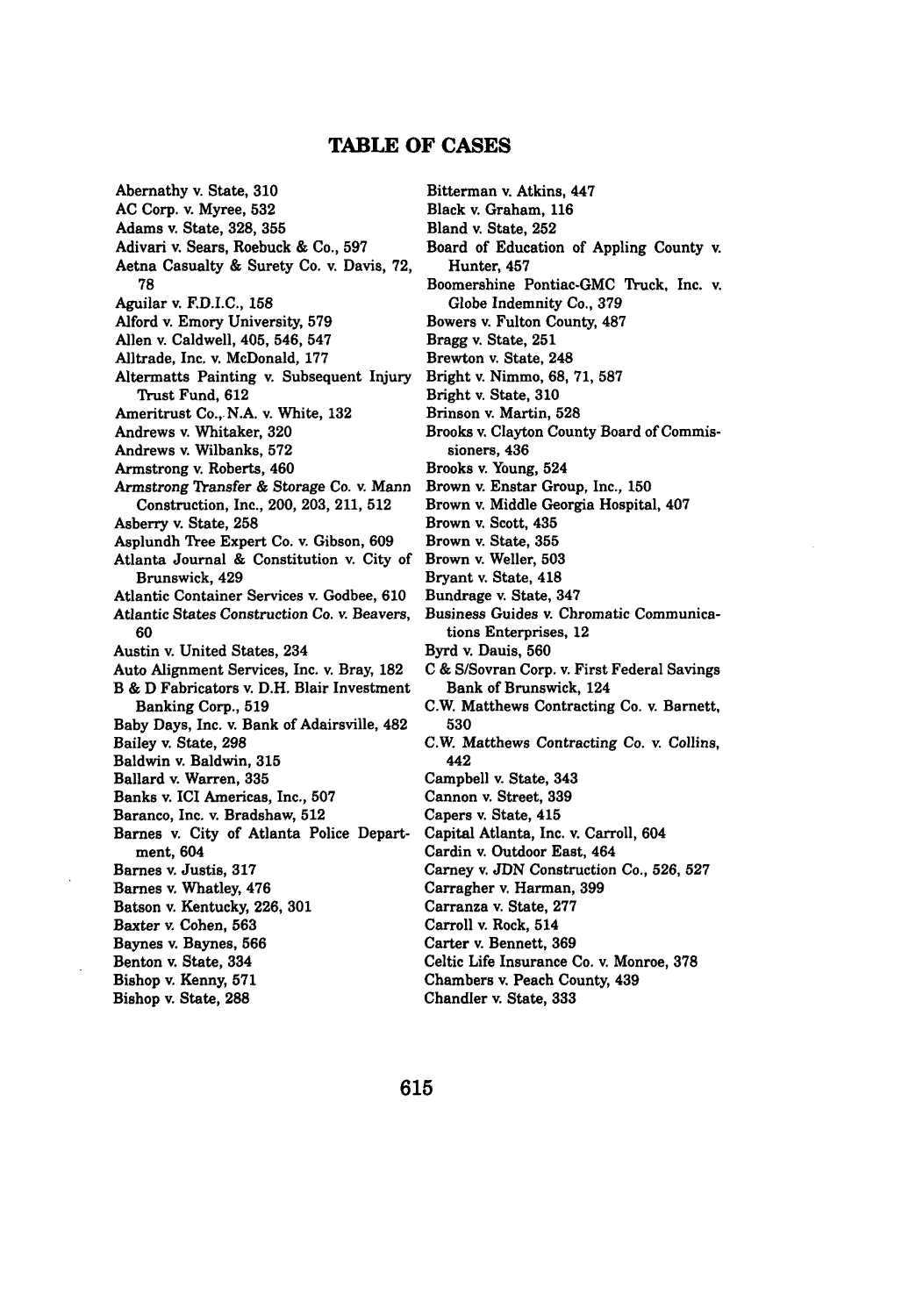| Chapman v. Auto Owners Insurance Co.,<br>358, 556                   | Department of Human Resources v. Hutch-<br>inson, 506                                 |
|---------------------------------------------------------------------|---------------------------------------------------------------------------------------|
| Chapman v. State, 241                                               | Department of Human Resources v. Thom-                                                |
| Charlton v. State, 341                                              | as, 515                                                                               |
| Chem Lawn Services v. Stephens, 602                                 | Department of Transportation v. 2.953                                                 |
| Chen v. Profit Sharing Plan, 181, 193                               | Acres of Land, 488                                                                    |
| Childers v. Richmond County, 449                                    | Department of Transportation v. Benton,                                               |
| Christensen v. State, 233                                           | 490                                                                                   |
| Citizens & Southern National Bank v. Plott,                         | Department of Transportation v. Marks, 524                                            |
| 158                                                                 | Department of Transportation v. Sharpe,                                               |
| City of Atlanta v. Black, 425                                       | 485                                                                                   |
| City of Baldwin v. Barrett, 421                                     | Dependable Insurance Co. v. Gibbs, 530                                                |
| City of Winder v. Girone, 430, 496                                  | Didio v. Chess, 555                                                                   |
| Clanton v. Gwinnett County School District,                         | Dismuke v. Abbott, 575                                                                |
| 496                                                                 |                                                                                       |
| Clark v. Clark, 570                                                 | Distribution Concepts Co. v. Hunt, 608<br>Dolly Griffin & Associates v. International |
| Clinical Arts Home Care Services v. Smith,                          |                                                                                       |
| 597                                                                 | Indemnity Co., 362<br>Dorsey v. Green, 474                                            |
| Club Southern Burlesque, Inc. v. City of                            | Doss v. Food Lion, Inc., 64, 73, 81                                                   |
| Carrollton, 428                                                     |                                                                                       |
| Cobb County v. Jones Group P.L.C., 521                              | Dowdy v. Earthwise Restaurant Manage-<br>ment, 536                                    |
|                                                                     |                                                                                       |
| Cobb County School District v. MAT Facto-<br>ry, Inc., 174          | Doyle Dickerson Co. v. Durden, 205                                                    |
|                                                                     | Drane v. State, 352                                                                   |
| Coleman v. Columns Properties, Inc., 504,                           | Draughn v. Delta Airlines, Inc., 536                                                  |
| 550, 587                                                            | Drummond v. Gladson, 346                                                              |
| Collipp v. Newman, 526                                              | Dudley's Food & Spirits, Inc. v. City of                                              |
| Colonial Pipeline Co. v. Williams, 490                              | College Park, 428                                                                     |
| Colquitt v. Rowland, 497                                            | Dukes v. State, 254                                                                   |
| Continental Casualty Co. v. H.S.I. Financial<br>Services, Inc., 377 | Dutton v. Georgia Associated General Con-<br>tractor Self-Insurers Trust Fund, 69     |
| Continental Grain Co. v. Thomas, 602                                | Dyer v. Surratt, 317                                                                  |
| Copher v. Mackey, 558                                               | Echols v. Thomas, 312                                                                 |
| Cornelia Bank v. Brown, 482                                         | Edge v. State, 236                                                                    |
| Crawford v. Spencer, 505                                            | Edwards v. Arizona, 280                                                               |
| Crotts Enterprises, Inc. v. John Payne Co.,                         | Espinoza v. State, 262                                                                |
| 203                                                                 | Eva Pendley Realty, Inc. v. Bagley, 475                                               |
| Crowley v. Trust Co. Bank, 514                                      | Evans v. Lipscomb, 458                                                                |
| CRS Sirrine, Inc. v. Dravo Corp., 202                               | Ewers v. Cooper, 500                                                                  |
| Cuzzort v. State, 354                                               | Exclusive Properties, Inc. v. Jones, 117                                              |
| D. Jack Davis Corp. v. Karp, 467                                    | Farley v. State, 327                                                                  |
| Daniel v. Causey, 554                                               | Farmers Waterhouse of Pelham, Inc. v.                                                 |
| Daniels v. State, 259                                               | Collins, 114                                                                          |
| Daubert v. Merrell Dow Pharmaceuticals,                             | Fender v. Colonial Stores, Inc., 169                                                  |
| Inc., 344                                                           | Fenimore v. State, 352                                                                |
| Davis v. Dublin City Board of Education,                            | Fields v. State, 257                                                                  |
| 433                                                                 | First Options of Chicago, Inc. v. Kaplan, 145                                         |
| Davis v. Prudential Securities, Inc., 142                           | Flateau v. Reinhardt, Whitley & Wilmot,                                               |
| Davis v. State, 250, 265, 267                                       | 191                                                                                   |
| DeCastro v. State, 323                                              | Fleming v. State, 307                                                                 |
| DeKalb County Board of Health v. Lee, 437                           | Florence v. Knight, 207                                                               |
| Department of Administrative Services v.                            | Florida International Indemnity Co. v.                                                |
| Brown, 612                                                          | Guest, 362                                                                            |

 $\mathcal{L}^{\text{max}}_{\text{max}}$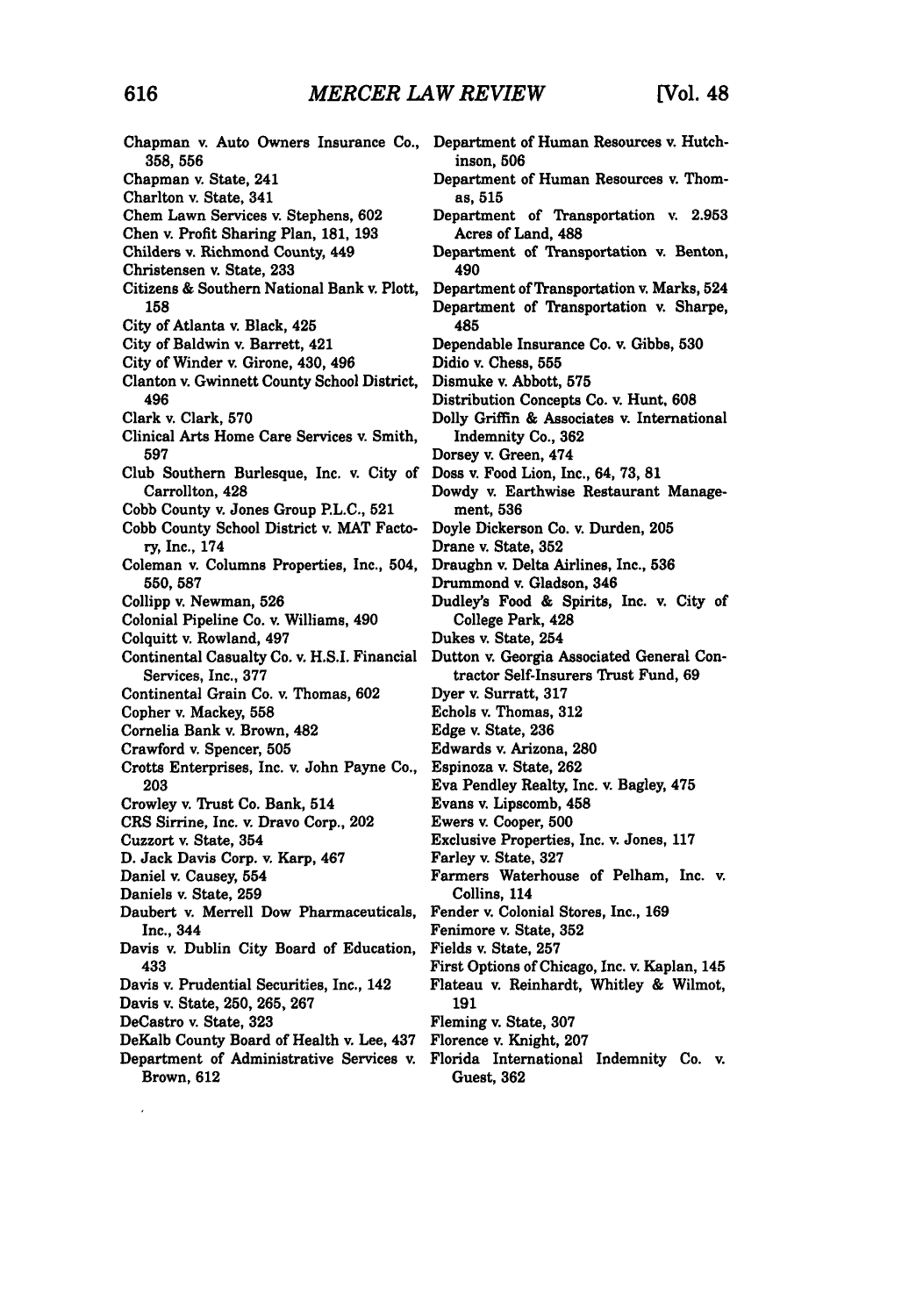Flowers v. State, 345 Floyd County Grand Jury v. Department of Family **&** Children Services, 438 Ford v. Dove, **537** Ford v. State, **263** Fort Howard Paper Co. v. Hallisey, **596** Foster v. State, **237** Franklin v. Tackett, **561** Frazier v. Deen, 459 Frazier v. State, 340 Freeman v. Pittman, 408, 410 Freeman v. State, **357** Friedlander v. PDK Labs, Inc., **512** Frye v. United States, 344 Fulton County v. Funk, 486, 492 Fulton v. Anchor Savings Bank, **189, 192** G.I.R. Systems, Inc. v. Lance, 121 Gansereit v. Gansereit, 455 Garrett v. Georgia Higher Education Assistance Corp., **506, 509** Garrett v. Morton, **580** Gary v. State, **278** Gaskins v. Hand, 433 Gaster Lumber Co. v. Browning, 210 General Accident Insurance Co. v. Straws, **370** George v. Baker, 424 Georgia Baptist Medical Center v. Moore, 604 Georgia Farm Bureau Mutual Insurance Co. v. Hurley, **381** Georgia Farm Bureau Mutual Insurance Co. v. Kilgore, **369, 522** Georgia Farm Bureau Mutual Insurance Co. v. Lane, **381** Georgia Subsequent Injury Trust Fund v. Muscogee Iron Works, **592** Georgia-Carolina Brick & Tile Co. v. Brown, 474 Gibbons v. State, 354 Gibson v. Lindale Manufacturing Co., **609** Gilbert v. R.J. Taylor Memorial Hospital, Inc., **502** Graham v. Holmes, 316 Grant v. Byrd, 436 Graphic Arts Mutual Insurance Co. v. Pritchett, **383** Greene **v.** Hundley, **216** Greene County Hospital Authority v. Wald-*In re* Lee, **185** roup, 545

Grove v. Sugar Hill Investment Associates, 427 Grubb v. Woodglenn Properties, Inc., 201, **209** Gustafson v. Wesley Foundation, **578** Gwinnett County v. King, 446 Gwinnett County v. Yates, 446 Hampton Ridge Homeowners Ass'n v. Marett Properties, Ltd., 462 Hamsley v. City of Unadilla, 426 Hanlon v, Thornton, 472 Hardin Construction Group, Inc. v. Fuller Enterprises, Inc., **215** Harrell v. Albany Police Department, **600** Harvey v. State, **279** Hasty v. State, **289** Hayes v. State, **239** Head v. State, **256** Helton **v.** State, 340 Hennessey v. Froehlich, 574 Henry v. James, **285** Henry v. Medical Center, Inc., 504 Hibbs v. City of Riverdale, 431 Hill v. Demery, **371** Hinton v. Interstate Guaranty Insurance Co., **373** Hitachi Chemical Electro-Products, Inc. v. Gurley, **532, 588** Hoesch America, Inc. v. Dai Yang Metal Co., **519** Holland v. Farmer, **572** Holland v. Holland Heating & Air Conditioning, Inc., **32** Holmes v. Bogino, **359** Holmes v. State, **358** Home Indemnity v. Toombs, 413 Hospital Authority of Fulton County v. McDaniel, 406 Hudson **v.** State, 342 Hundley v. Greene, **216** Hurst v. Grange Mutual Casualty Co., **366** Idaho v. Wright, **353** Illinois v. Gates, **265** Illinois **v.** Rodriguez, 264 *In re* Beach Television Partners, **180** *In re* Freeman, 184 *In re* Holloway, **397** *In re* Kennedy, 395 *In re* Paz, **179**

*In re* Perkins, **182** *In re* Porcelli, **397**

Griffin v. State, **295**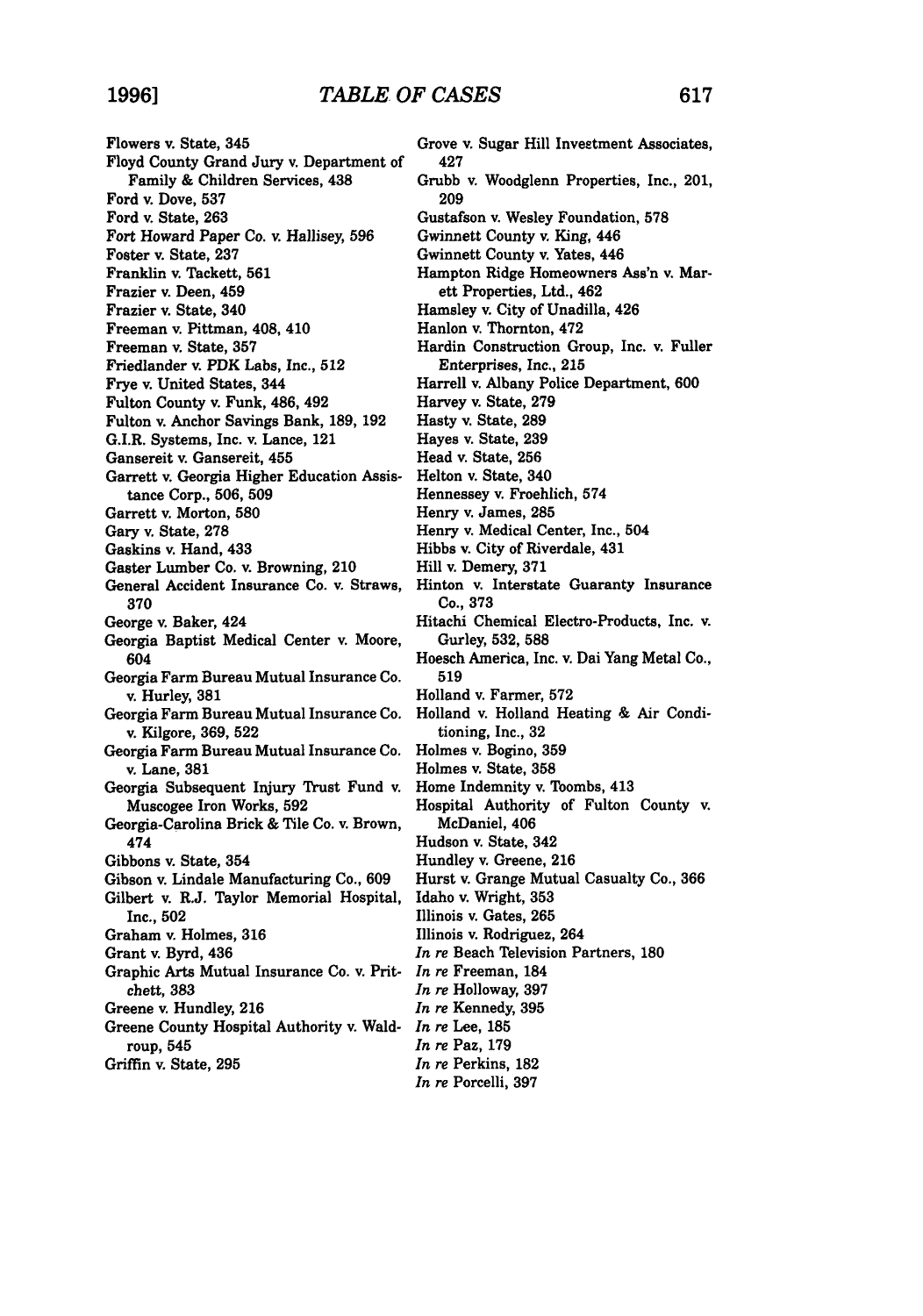*In re* R.E.W., **318** In the Interest of B.L.S., a child, **231** Integon General Insurance Co. **v.** Thompson, **363** Isdoll *v.* Scottsdale Insurance **Co., 379** Ivey v. Ivey, **577** J-Mart Jewelry Outlets, Inc. v. Standard Design, 111 Jackson v. Spalding County, 449 Jarrett v. State, **350,** 354 Jenkins v. State, **310** Jim Walter Homes, Inc. v. Roberts, **69, 585** John Alden Life Insurance Co. v. Gwinnett Plantation, Ltd., 481 Johnson v. Harber Construction Co. v. Bing, **199** Johnson v. Southern Greek Housing Corp., **579** Johnson v. State, 291, 345, **355** Johnston v. State, 248 Jones v. Marcus, **508** Jones v. State, **239, 255,** 343 Jones v. State Farm Mutual Insurance Co., **368** Jones, Day, Reavis **&** Pogue v. American Envirecycle, Inc., **502** Jordan v. Georgia Power Co., 344 Jordan v. State, **353** Kaplan v. Kaplan, 574 Katz v. Harris, 494 Keaton v. A.B.C. Drug Co., **168,** 173, 498 Keefe v. Northside Hospital, Inc., 501, 543 Kent v. Kent, **319** Kesler v. Watts, **569** Kevinezz v. State, 245 KHD Deutz of America Corp. v. Utica Mutual Insurance Co., **376** Kines v. City of Rome, **607** King v. Codisco, Inc., **512** King v. State, **253** L.C.P. Chemicals *v.* Strickland, **600** Lackey v. Crittenden, 504 Lane v. Corbitt Cypress Co., **171** Lattimore v. Meadows, **568** Lau's Corp. **v.** Haskins, 499 Lawton v. Georgia Television Co., **509** Lee v. State, **347** Leo Publications, Inc. v. Reid, **512** Lewis v. Chatham County Savannah Metropolitan Planning Commission, **593** Livingston v. State, **307** Lolley v. State, **333**

Long v. Hall County Board of Commissioners, 445 Lowry **v.** Norris Lake Shores Development Corp., 462 Luallen v. State, **353** Ludi v. Van Metre, **523** Luke v. Suber, **335, 563** Lumpkins v. State, 244 Macon-Bibb County Planning **&** Zoning Commission v. Vineville Neighborhood Ass'n, 450 Magnan v. Miami Aircraft Support, **553** Maloney v. Gordon County Farms, **598** Mark Six Realty Associates, Inc. v. Drake, **109** Martin v. Gaither, 495 Martin v. Jones, **565** Mastrobuono v. Shearson Lehman Hutton, Inc., **139** Matt v. Days Inns of America, Inc., **330** Mattison v. State, 304 McCleskey v. Kemp, **227** McDow **v.** Dixon, 408 McGarr v. Gilmore, 544 McGonagil v. Treadwell, **510** McKinley v. State, **271** McKissick v. State, **351** Mega v. State, 294 Merastar Insurance Co. v. Wheat, **367** Merrill Lynch, Pierce, Fenner & Smith, Inc. v. Cohen, 143 Merrow v. Hawkins, 448, **506** Metro Interiors, Inc. v. Cox, **609** Miranda v. Arizona, **280** Mobile Paint Manufacturing Co. v. Johnston, **156** Mobley v. State, **309** Moore v. Berry, 171, 173, **508** Moore v. Kumer, **113** Moore v. Savannah Cocoa, Inc., **535** Moses v. State, 243 Mull v. Mickey's Lumber & Supply Co., **209** Murray County School District v. Adams, 437 Nationwide Mutual Fire Insurance Co. v. Wiley, **382** Nelson v. C.M. City, Inc., **176** Neubert v. Vigh, **338** North Augusta Associates Ltd. Partnership v. **1815** Exchange, Inc., **213** Northern Assurance Co. v. Ware, **557** Ochle v. State, 334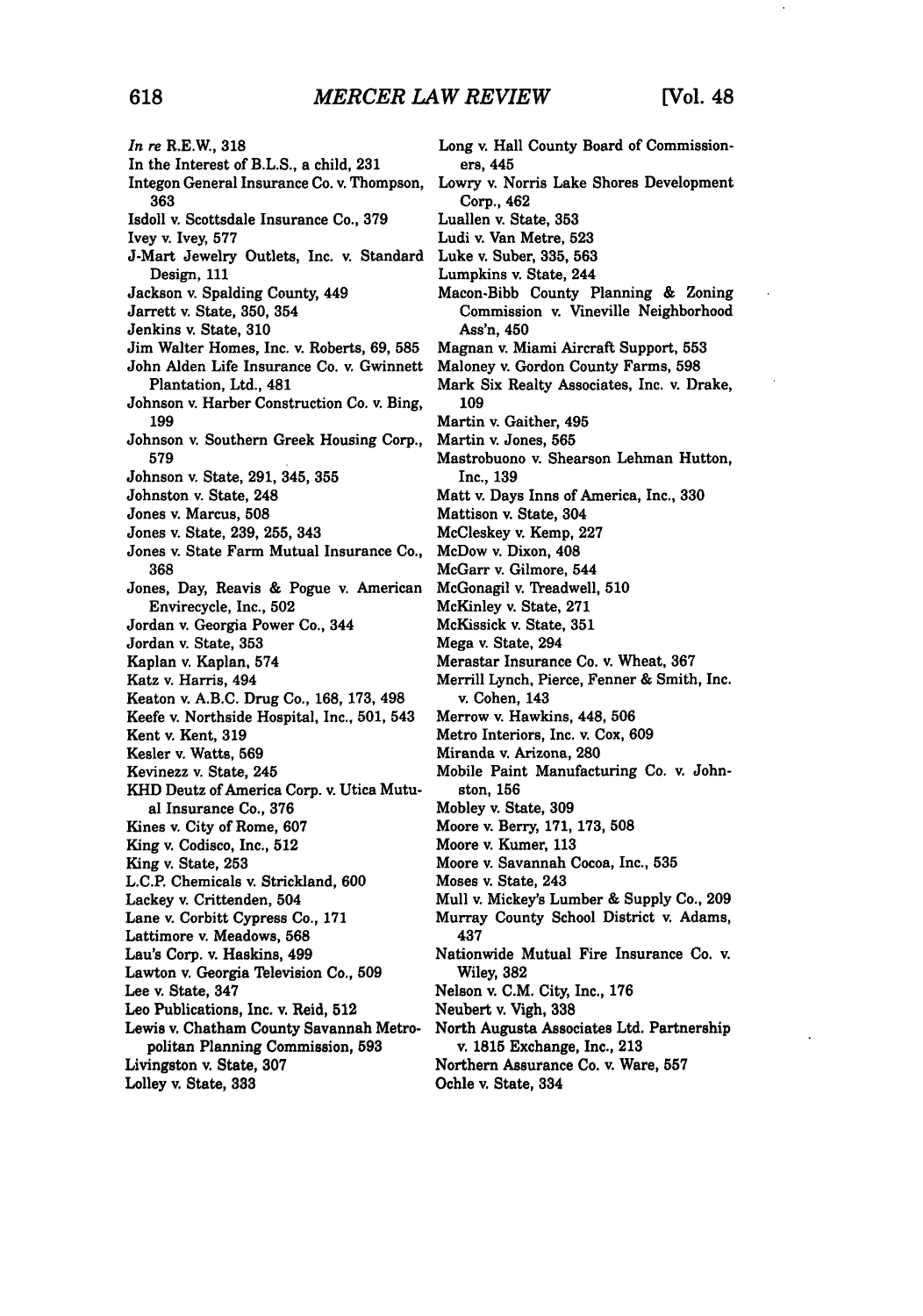Ohio v. Roberts, **353** Orkin Exterminating Co. v. McIntosh, 344 Ortiz v. State, **276** Owens v. Barclays/American Mortgage Corp., 470 Pakwood Industries, Inc. v. John Galt Associates, 468 Parker v. State, **290, 303** Parker v. Whitfield County, 439 Parsons, Brinckerhoff, Quade **&** Douglas, Inc. **v.** Hardaway Co., **207** Pate v. Eastern Airlines, **601** Payne v. Tennessee, **307, 309** Perry v. Ossick, 408 Perry v. State, **305,** 418 Pet Care Professional Center, Inc. v. Bell-South Advertising **&** Publishing Corp., **115** Pet, Inc. v. Ward, **598** Peters v. Hospital Authority, **511, 531** Peters v. Hyatt Legal Services, 411 Phears v. Doyne, **521** Phillips v. MacDougald, **513 Piggly Wiggly** Southern, Inc. v. Snowden, **331** Pinnacle Construction Co. v. Osborne, 212 Pioneer Concrete Pumping Service v. T **&** B Scottdale Contractors, Inc., **198** Pope v. Professional Funding Corp., 112 Porter v. Ingles Market, Inc., **603** Powell v. City of Snellville, 434 Powell v. Estate of Austin, 465 Powell v. VonCanon, 440 Poythress v. Wilkins, 442 Pratt **&** Whitney Canada, Inc. v. Sanders, **518** Preist v. State, **301** Price v. Neal, **93** Price **v.** State, 342 Prince v. Black, **567, 568** Prophecy Corp. v. Charles Rossignol, Inc., **500** Prudential Bank v. Moore, **595** Prudential Property **&** Casualty Insurance **Co.** v. Walker, **365** Quillen v. Quillen, **319** Ragland v. Ragland, **320** Rampell v. Williams, **513** Redmond v. Shook, **502,** 547 Reed v. State, 441 Register v. State, 242

Resolution Trust Corp. v. Cedar-Minn Building Ltd. Partnership, **162** Resolution Trust Corp. v. United Trust Fund, Inc., **160** Restaura, Inc. *v.* Singleton, **515** Reynolds Construction Co. v. Reynolds, **588, 605** Rice v. State, **286** Richardson v. Air Products **&** Chemicals, Inc., **598** Ricks v. State, **329** Riddle-Bradley, Inc. v. Riddle, **123** Riser v. Genuine Parts Co., 122 Roberts v. Faust, 402, 546 Robinson **v. J.** Smith Lanier **&** Co., **375** Robinson v. Medical Center, **502** Roland v. Georgia Farm Bureau Mutual Insurance Co., **383** Rosequist v. Pratt, **337** Rower v. State, 284 Rowland v. Department of Administrative Services, **610** Sabel v. State, 284 Sadeghi v. Suad, Inc., 600 Sailors v. Esmail International, Inc., **332** Sanderson v. State, 422 Schnorbach v. Fuqua, **25** Scoggins v. Strickland, **568** Sears v. State, 249 Sears Mortgage Corp. v. Leeds Building Products, Inc., 204 Seely v. Loyd H. Johnson Construction Co., **206** Service Corp. International v. H.M. Patterson & Son, 44 Service Merchandise, Inc. v. Jackson, 499 Shelter Mutual Insurance Co. v. Bryant, **325** Shoney's, Inc. v. Hudson, 498 Shuman v. Engineered Fabrics, **595** Signet Bank v. Weaver, **137** Simmons v. State, **329** Sisk v. Patel, **500,** 546, 548 Smith v. City of LaGrange, 423 Smith v. Geiger, 514 Smith v. State, **302, 335** Snelling v. State, **252** South Georgia Timber Co. v. Petty, 594 Southeast Timberlands, Inc. v. Security National Bank, **478** Southeastern Newspapers Corp. v. Georgia, **283**

Southern Bank Equipment Co. v. Zartic, **168**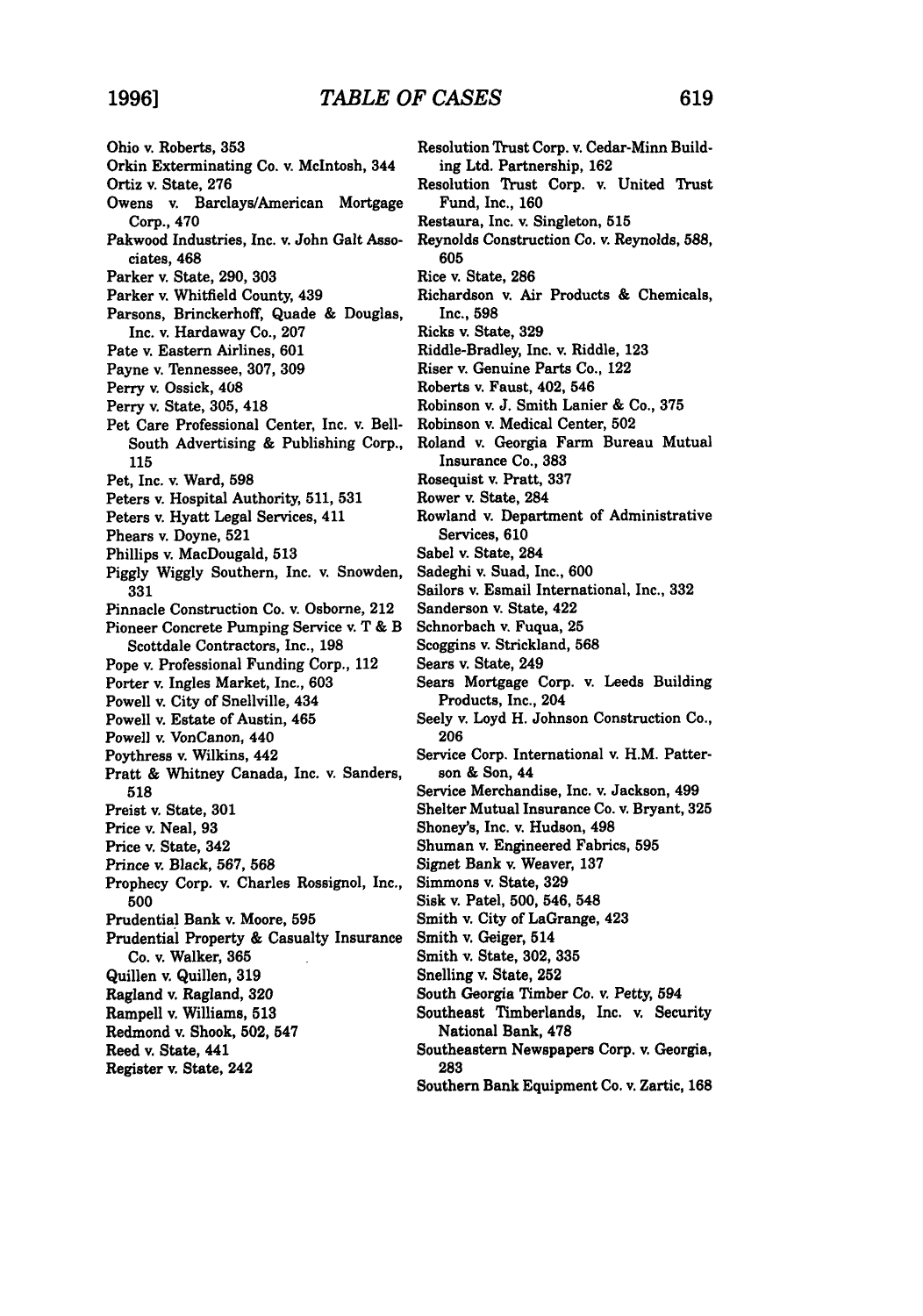Southern General Insurance Co. v. Watson, 364 Southern Guaranty Insurance Co. v. Phillips, **382** Southern Guaranty Insurance Co. v. Premier Insurance Co., **372** Southern Railroad v. Miller, 486 Southtrust Bank of Alabama, N.A. v. Borg-Warner Acceptance Corp., 184 Southwire Co. v. George, **592** Stamps v. Bank South, N.A., **525** Stamps v. Knobloch City Communications, Ltd., 114 Staples v. Bhatti, **539** State v. Barrett, **293** State v. Berky, **356** State v. Bymes, **282** State v. Crisanti, **273** State v. Evans, **292** State v. Freeman, 242 State **v.** Hatcher, **283** State v. Ingram, **311** State v. Jones, **270** State v. Kennedy, **255** State v. McKnight, **287** State v. Rooks, 246 State v. Sapp, **272** State v. Tullis, **259** State v. Williams, **299** Stephens v. State, 220, **327** Stone v. Williams, **576** Stone Man, Inc. v. Green, 549 Stratton & Co. v. Argonaut Insurance Co., **380** Streicher v. State, **269** Strickland v. Stubbs, **560** Strickland v. Washington, **291** Strong v. Wachovia Bank of Georgia, N.A., 194 Stuckey v. Storms, 424 Sturgill v. Garrison, **559** Sun Trust Banks, Inc. v. Killebrew, 498 Terry v. Liberty Mutual Insurance Co., **596** Teston v. Collins, 447 Thomas v. Dickson, **127** Thompson v. Paulk, 436 Thorp v. State, **235** Tidwell v. State, 347 Tilley v. City of Hapeville, 430 Timberstone Homeowner's Ass'n v. Summerlin, 461

Tippins Bank **&** Trust Co. v. Southern General Insurance Co., 384 Trust Co. Bank v. Georgia Superior Court Clerks' Cooperative Authority, **183** Underwood v. Dunn, **605** Unified Services, Inc. v. Home Insurance Co., 495 Union City Board of Zoning Appeals v. Justice Outdoor Displays, Inc., 434 United States v. Elliott, 145 United States v. Gutierrez-Chavez, **350** United States v. Route 2, Box 472, **136** Acres More or Less, **118** Vansant v. State, **268** Varner v. Sharp, **567** Vaughn v. Vulcan Materials, **505,** 534 Volt Information Services, Inc. v. Board of Trustees of Leland Stanford Junior University, 142 VonLinsowe v. State, **271** Wachovia Bank of Georgia v. Unisys Financial Corp., **153** Waldroup v. Green County Hospital Authority, **511,** 545 Warren v. Ballard, **335, 336, 515** Waszczak v. Warner Robins, **339** Watson v. City of Atlanta, 432 Webster **v.** Wilkins, **510** Weller v. Brown, **588** West American Insurance Co. v. Merritt, 494 Wetherbee v. First State Bank **&** Trust Co., **580** Whitaker v. Zirkle, **538** White v. Fulton County, 486 White v. Metropolitan Property **&** Casualty Insurance Co., **373** Whren v. United States, **277** Wilcox County School District v. Sutton, 443, 456 Wilhite v. Mays, **512** Williams v. Fallaize Insurance Agency, Inc., 374 Williams v. Mayor of Carrollton, 486 Williams v. Service Corp. International, **127** Williams v. State, **327,** 415, 418 Williams v. Stepler, **318** Wilson v. State, **280** Wilson Foods Corp. v. Turner, **507** Winding River Village Condominium Ass'n v. Barnett, **511, 550** Wood v. State, **266**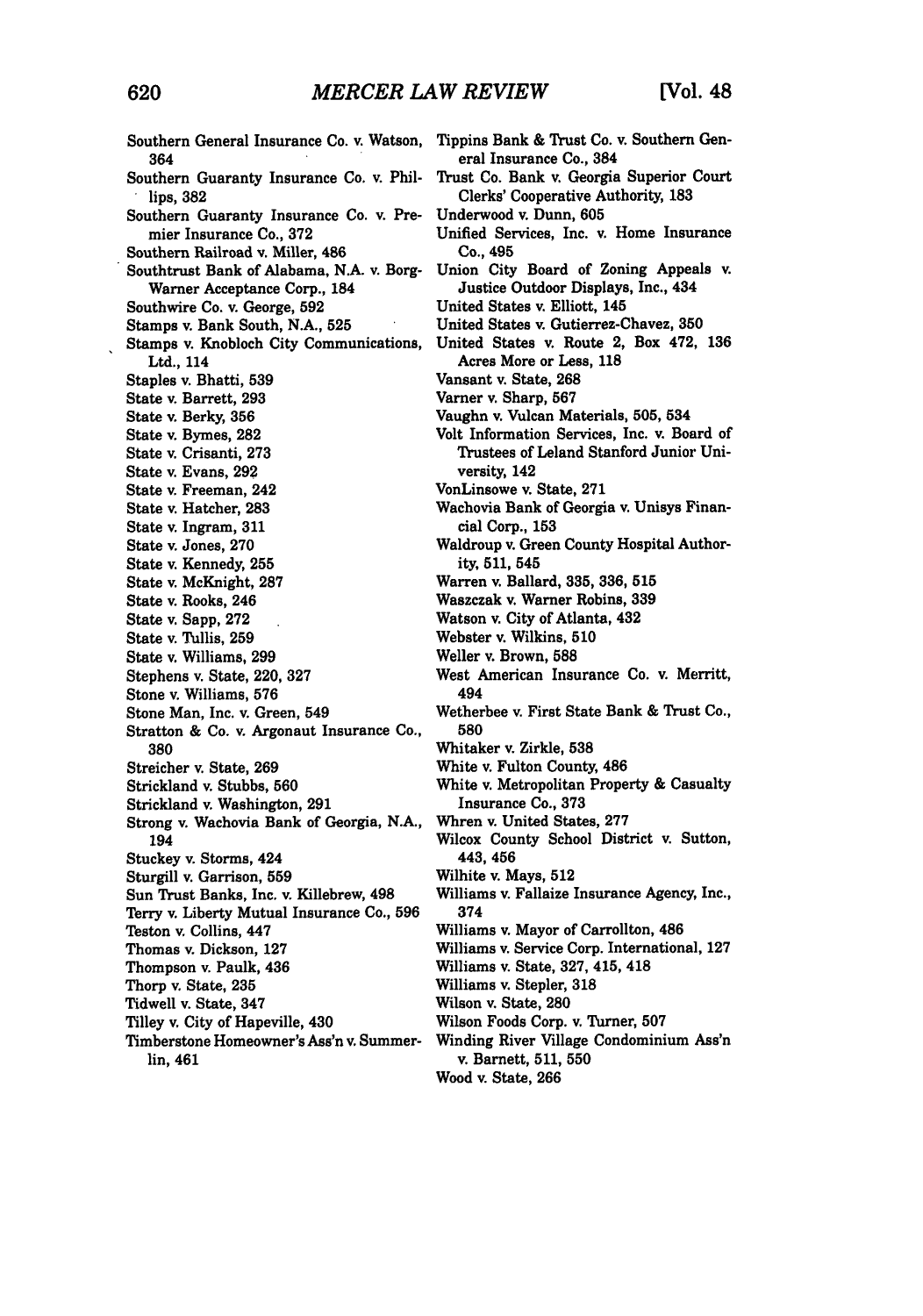Woodard v. Laurens County, 444, **505** Works v. Aupont, 403, **501,** 541 Wright v. Newman, **317** Wrightson v. Wrightson, **317** Yancey v. Hall, **570** Zach, Inc. v. Fulton County, **579** Zeller v. Home Federal Savings **&** Loan Ass'n, 480 Zurich American Insurance Co. v. Dicks, 64, **70, 75, 81, 584, 587**

 $\ddot{\phantom{a}}$ 

l,